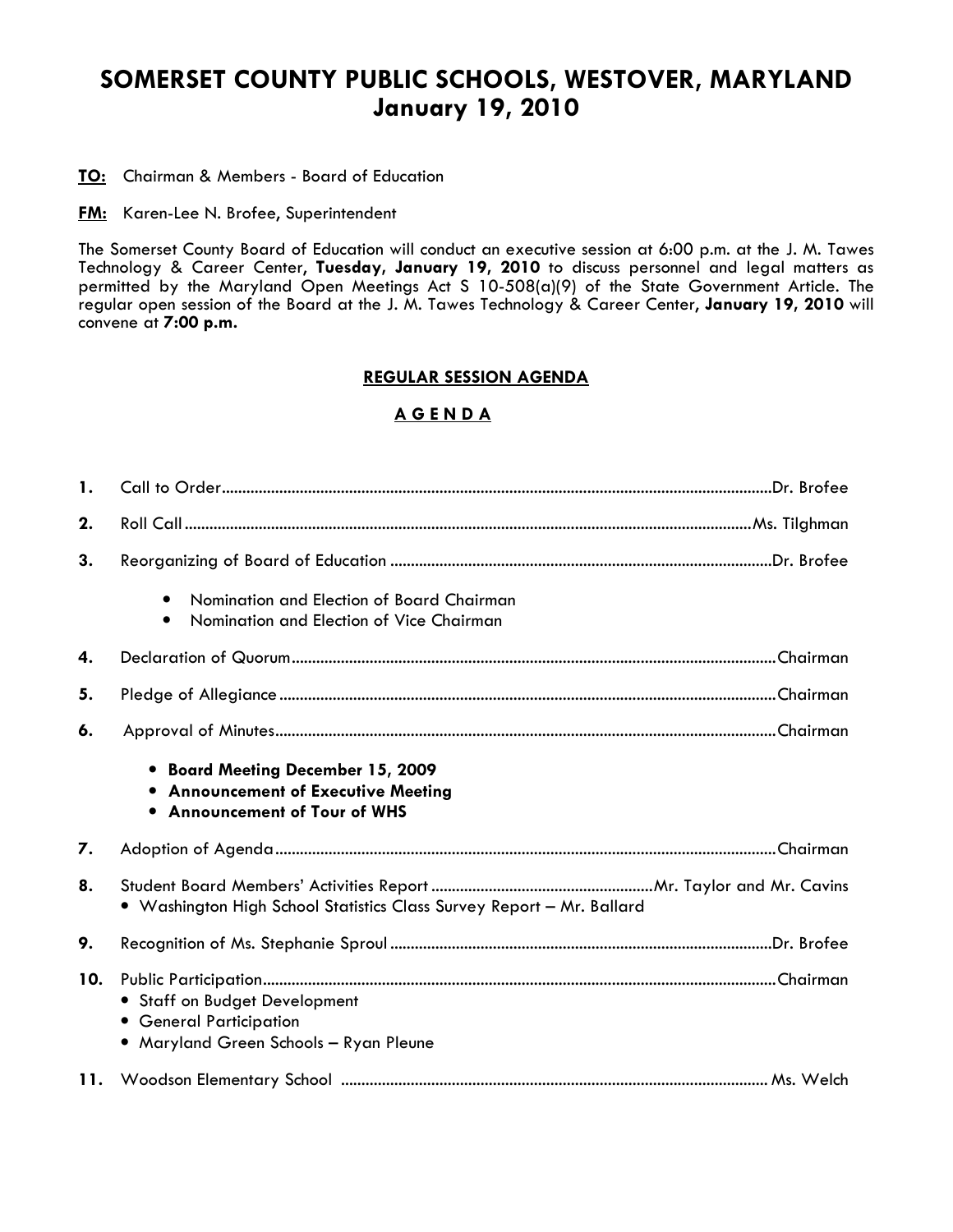# 12. OLD BUSINESS

## A. Policies

|--|--|--|--|--|--|

- 200-1 Administrative Goals<br>200-2 Evaluation of School
- 200-2 Evaluation of School Administration System Accountability<br>200-3 Office of the Superintendent of Schools
- 200-3 Office of the Superintendent of Schools<br>200-4 Powers and Duties of the Superintenden
- 200-4 Powers and Duties of the Superintendent<br>200-5 Administrative Organization
- 200-5 Administrative Organization
- 200-6 School Principals Building Administrators<br>200-7 Central Office Professional Staff Evaluat
- 200-7 Central Office Professional Staff Evaluations<br>200-8 Assignment and Transfer of Building Administr
- 200-8 Assignment and Transfer of Building Administrators
- 200-9 School-Based Management<br>200-10 School Closings
- 200-10 School Closings<br>200-11 Advertising in th
- 200-11 Advertising in the Schools<br>200-12 Professional Staffing of S
- Professional Staffing of Schools

(See Tab 12-A1)

#### B. Human Resources

 1. Approval of Revised Job Description .........................................................................Mr. Lawson •Elementary Supervisor (See Tab 12-B1)

#### 13. NEW BUSINESS

## A. Instruction

|           | (See Tab 13-A2)                                                |  |  |  |
|-----------|----------------------------------------------------------------|--|--|--|
|           | $(See Tab 13-A1)$<br>Mr. Elebash                               |  |  |  |
|           | (See Tab 13-A3)                                                |  |  |  |
|           | (See Tab 13-A4)                                                |  |  |  |
| <b>B.</b> | <b>Finance</b>                                                 |  |  |  |
|           | (See Tab 13-B1)                                                |  |  |  |
|           | (See Tab 13-B2)                                                |  |  |  |
|           | (See Tab 13-B3)                                                |  |  |  |
| C.        | <b>Facilities and Transportation</b>                           |  |  |  |
|           | And Replacement at Princess Anne Elementary<br>(See Tab 13-C1) |  |  |  |